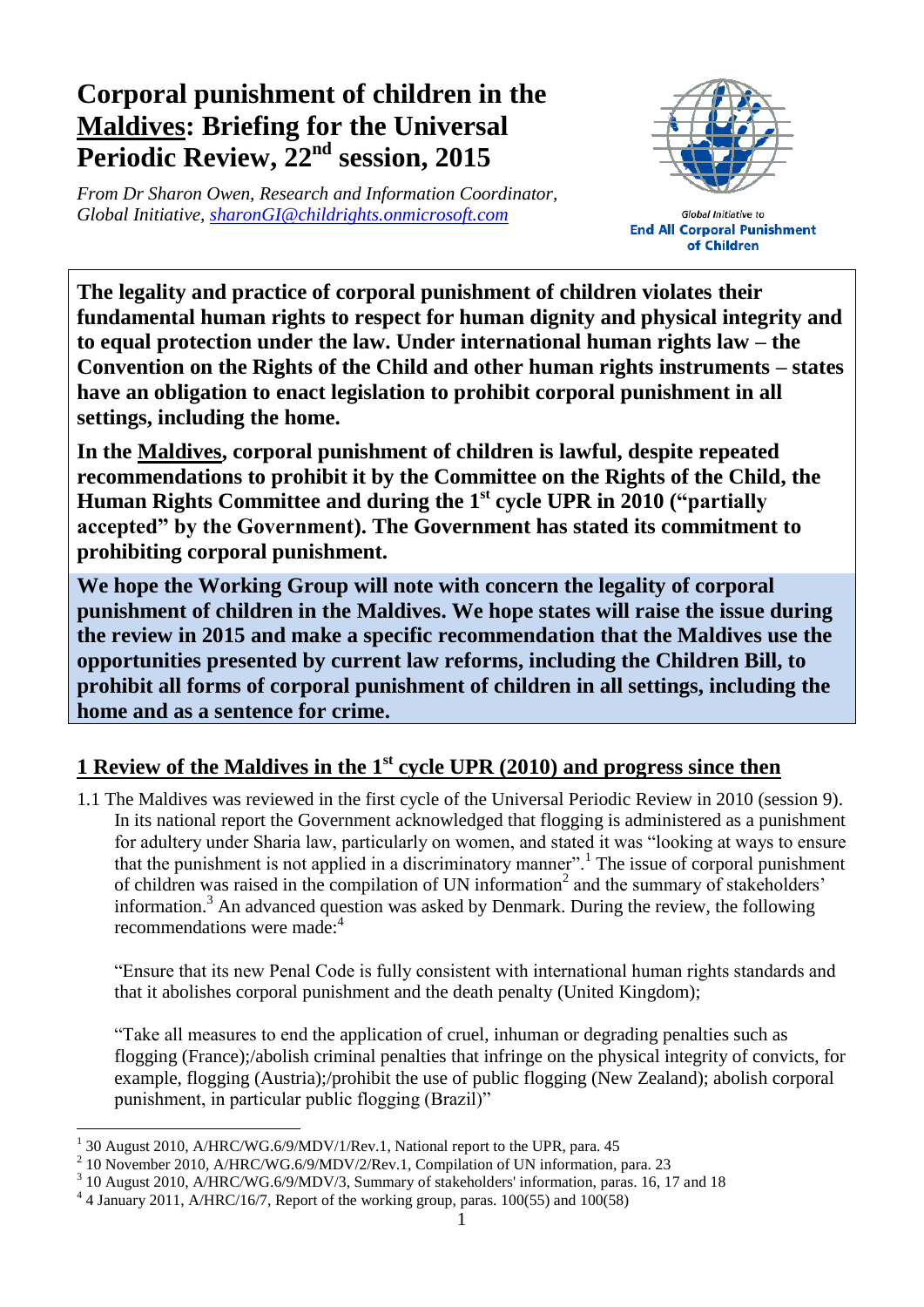- 1.2 The Government "partially accepted" the first of these recommendations, stating: "The new draft Penal Code currently before the People's Majlis is the first of its kind, designed to combine Shariah law with international human rights law and best practice. Notwithstanding, the new draft Penal Code does include provisions on corporal punishment."<sup>5</sup> In response to the second recommendation, the Government stated: "The Maldives accepts to begin wider consultations on this matter. The Maldives accepts to consult with relevant national and international authorities to assess whether the application of corporal punishment, as currently practiced in the Maldives, is compatible with the Maldives' international obligations under the Convention against Torture and other Cruel, Inhuman or Degrading Treatment (CAT), and also whether the newly-independent judiciary in the country has the capacity, at present, to pass down such punishments in a manner fully consistent with the Maldives Constitution and international human rights law, in particular those provisions dealing with non-discrimination on the basis of gender."<sup>6</sup>
- 1.3 Prohibiting and eliminating all corporal punishment of children in all settings including the home through law reform and other measures – is a key obligation under the Convention on the Rights of the Child and other human rights instruments, though it is one frequently evaded by Governments. However, while there has been some law reform in the Maldives since the initial review in 2010, there has been no change to the legality of corporal punishment of children: it remains lawful in all settings, the home, alternative care settings, day care, schools, penal institutions and as a sentence for crime.

## **2 The Government's commitment to prohibition and opportunities for law reform**

- 2.1 At a meeting of the South Asia Forum in July 2006, following on from the regional consultation in 2005 of the UN Secretary General's Study on Violence against Children, the Government made a commitment to prohibiting corporal punishment in all settings, including the home. In 2010, Government representatives in SAIEVAC (South Asia Initiative to End Violence Against Children) developed a national action plan to achieve prohibition, and in 2011 endorsed a report on progress towards prohibiting corporal punishment in South Asia states which included an analysis of the reforms required in the Maldives.<sup>7</sup> In reporting to the Human Rights Committee in 2012, the Government confirmed it had "identified the actions and measures to prohibit all corporal punishment in all settings including law reform and an anti-corporal punishment campaign is planned for  $2013"$ .<sup>8</sup>
- 2.2 Recent law reform has failed to achieve prohibition, but there are ongoing opportunities for introducing prohibition of corporal punishment into Maldivian law. A Children's Bill has been under discussion since at least 2010 and prohibition of corporal punishment was being discussed in this context.<sup>9</sup> An Education Bill and a Juvenile Justice Bill have also long been under discussion. **We hope members of the Working Group will urge the Maldives to fulfil its obligations under international human rights law by using the opportunities presented by current law reforms, including the Children Bill, to prohibit all forms of corporal punishment in all settings, including the home and as a sentence for crime.**

#### **3 Legality of corporal punishment in the Maldives**

3.1 *Summary:* In the Maldives, corporal punishment of children is lawful in all settings – the home, alternative care settings, day care, schools, penal institutions, and as a sentence for crime. As

 $\overline{a}$ 

 $<sup>5</sup>$  14 March 2011, A/HRC/16/7/Add.1, Report of the Working Group: Addendum, para. 100(55)</sup>

<sup>6</sup> 4 January 2011, A/HRC/16/7, Report of the working group, para. 100(58)

<sup>7</sup> SAIEVAC (2011), *Prohibition of corporal punishment of children in South Asia: a progress review*

<sup>&</sup>lt;sup>8</sup> 5 July 2012, CCPR/C/MDV/Q/1/Add.1, Written replies to the Human Rights Committee, para. 74

<sup>&</sup>lt;sup>9</sup> National action plan to prohibit all corporal punishment, SAIEVAC workshop on Legal Reform and Corporal Punishment, November 2010, Kathmandu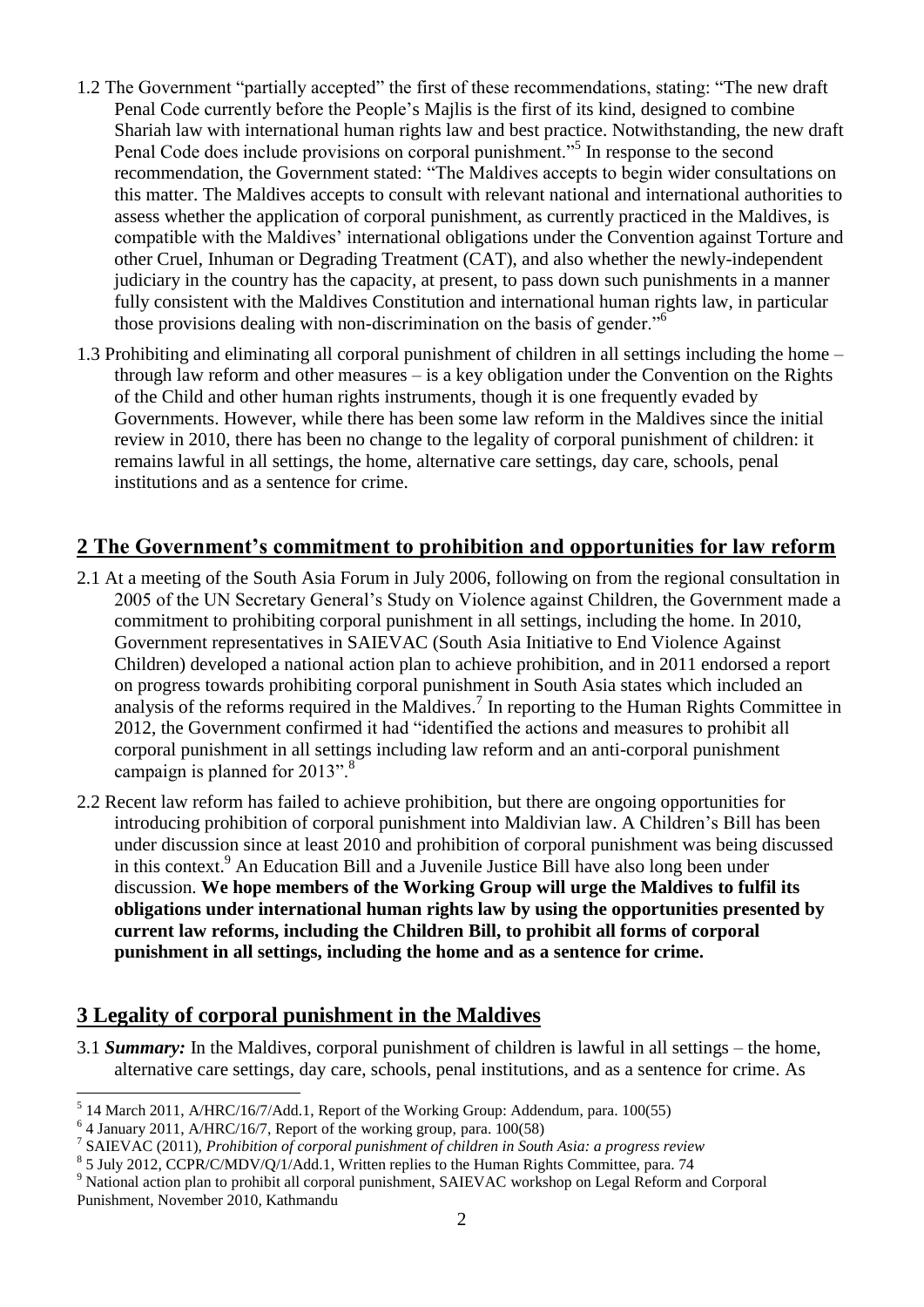noted above, the Government has publicly committed to enacting prohibiting legislation but recent law reform re-authorises corporal punishment.

- 3.2 *Home (lawful):* Legal provisions against violence and abuse including in the Domestic Violence Act 2012 – are not interpreted as prohibiting corporal punishment of children. In information provided to the Human Rights Committee in 2012, the Government asserted that the Law on the Protection of the Rights of the Child 1991 "prohibits corporal punishment in homes, schools and the penal system of any person under the age of 18".<sup>10</sup> In fact, article 18 of the Law prohibits only punishment of a degree which is considered to harm the child: "No child shall, even as a measure of discipline, be subjected to punishment which may cause physical injury or which may be detrimental to the health of the child."
- 3.3 In April 2014, a new Penal Code was adopted, which is expected to come into force in April 2015. We have yet to see the final full text, but in its draft form it introduced a legal defence for the use of corporal punishment in the home and other settings. Section 44(a) of the draft states that "a parent, legal guardian, teacher or other person similarly responsible for the care or supervision of a minor, or a person acting at the request of a person with such responsibility" may justifiably use force on a child for the "prevention or punishment of his misconduct", provided that the force used "does not create a substantial risk of causing death, serious bodily injury, extreme or unnecessary pain or mental distress, or humiliation".
- 3.4 *Alternative care settings (lawful):* Corporal punishment is lawful in alternative care settings. In its draft form, the new Penal Code would provide a legal defence for the use of force to punish children in institutions and other care settings (see para. 3.3, above).
- 3.5 *Day care (lawful):* There is no explicit prohibition of corporal punishment in early childhood care or in day care for older children. In its draft form, the new Penal Code would provide a legal defence for the use of force to punish children in day care settings (see para. 3.3, above).
- 3.6 *Schools (lawful):* There is no explicit prohibition of all corporal punishment. Article 10 of the Law on the Protection of the Rights of the Child 1991 states that punishment in school "must be appropriate to the age of the child and should not be physically or psychologically harmful to the child". The Ministry of Education has stated that corporal punishment should not be used, but in its draft form the new Penal Code would allow teachers to use force for the "prevention or punishment of [the child's] misconduct".
- 3.7 *Penal institutions (lawful):* There is no explicit prohibition of corporal punishment as a disciplinary measure in penal institutions. The draft Penal Code would legalise corporal punishment in institutions (see para. 3.3). The Prisons and Parole Act 2013 was adopted in December 2013: we have yet to see the final text. In its draft form, the Bill included explicit prohibition of corporal punishment (art. 163) but it appeared to apply to adults only. We are not aware of comparable legislation being drafted in relation to children in detention.
- 3.8 *Sentence for crime (lawful):* The Law on the Protection of the Rights of the Child 1991 prohibits cruel and degrading punishment on children but the Regulation on Conducting Trials, Investigations and Sentencing Fairly for Offences Committed by Minors 2006 states that children from the age of puberty may be held criminally responsible for committing apostasy, revolution against the state, fornication, falsely accusing a person of fornication, consumption of alcohol, unlawful intentional killing and other offences relating to homicide (arts. 4 and 5). These are offences for which *hadd* is prescribed in Islam, including flogging. From the age of 15, children can be convicted of a wider range of offences under Shari'a law. The Disobedience Law also provides for corporal punishment as a sentence.

 $\overline{a}$  $10^{\circ}$  5 July 2012, CCPR/C/MDV/Q/1/Add.1, Written replies to the Human Rights Committee, para. 73